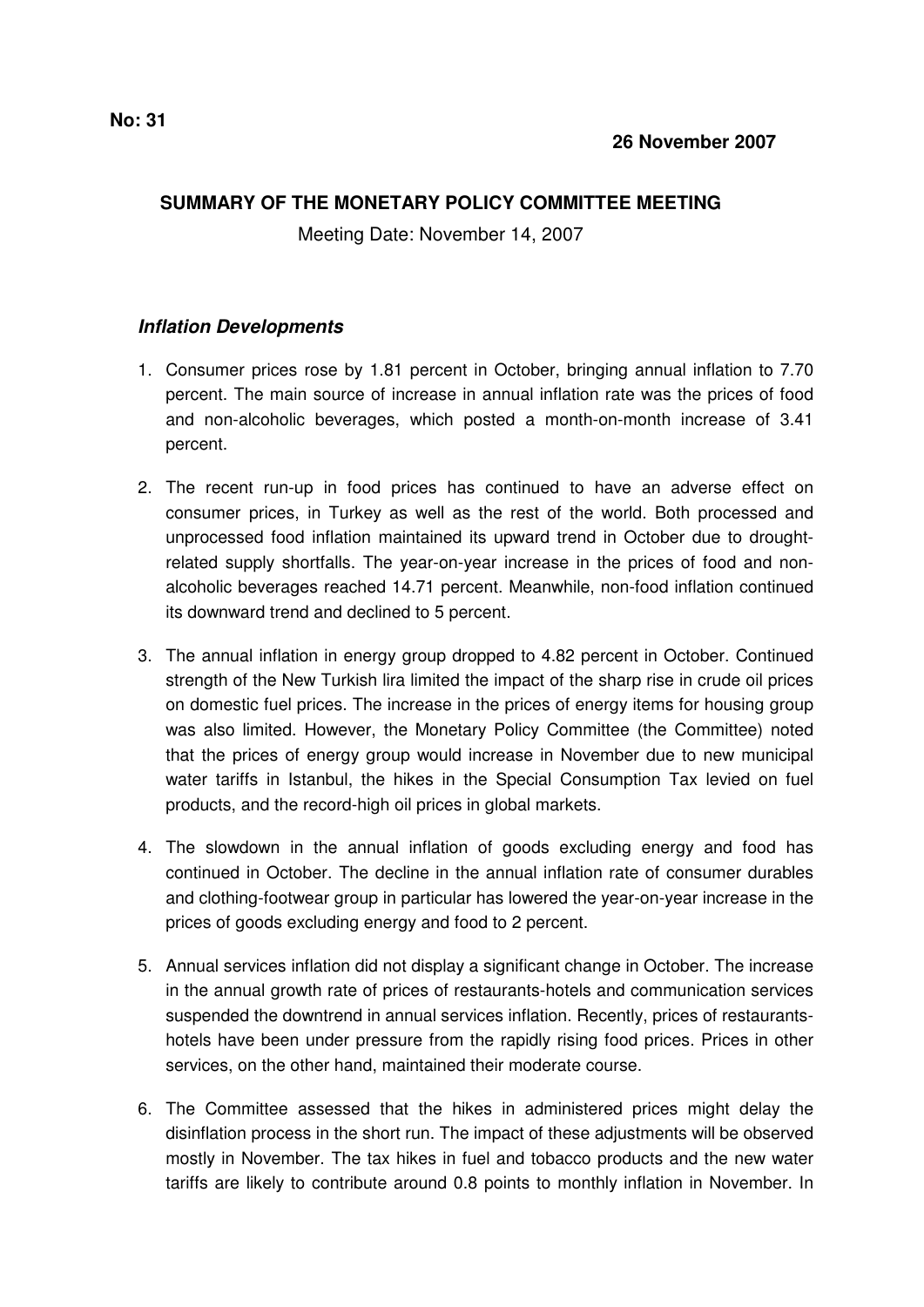addition, the expected adjustments to electricity and natural gas prices may delay the downward trend in inflation. On the other hand, a partial correction in the prices of unprocessed food group is likely to offset some of the pressure on November inflation.

7. Notwithstanding the risks related to energy and food prices, inflation is expected to decelerate in the medium term owing to the lagged effects of strong monetary tightening.

## *Factors Affecting Inflation*

- 8. Readings on recent economic activity are in line with the outlook presented in the October Inflation Report. While private consumption and investment demand shows signs of recovery, external demand has been moderating and aggregate demand conditions have continued to support the disinflation process.
- 9. Indicators for the third quarter economic activity point to a recovery in private consumption. During this period, domestic sales of automobiles and white goods as well as imports of consumer goods recorded noticeable growth in seasonally adjusted terms, compared to the second quarter. The CNBC-e consumption index and the October figures for domestic sales of automobiles suggest that the recovery in private consumption continues in the fourth quarter. Recent data on consumer loans also display a similar pattern. The Committee noted that, despite the recent recovery, the quarterly growth rate in consumer loans still remains below the levels recorded in the first half of 2006 when the domestic demand was strong.
- 10. Import figures of capital goods indicate that the recovery in investment has continued in the third quarter. October figures of domestic sales of light commercial vehicles suggest a similar trend in investment demand in the fourth quarter. The recovery in investment demand is mostly import-driven, which contains the capacity pressures on economic activities. Moreover, it should be noted that the domestic sales of commercial vehicles is still at low levels compared to the episodes when the domestic demand was strong. Under the current policy stance envisaging a measured and cautious rate cut cycle, the domestic demand is expected to continue to recover at a moderate pace.
- 11. Industrial production figures also point to an ongoing modest growth in economic activity in the third quarter of 2007. Industrial production for this period increased by 4 percent compared to the same quarter of the previous year, but it remained nearly flat in seasonally adjusted terms, with a slight increase of 0.4 percent over the preceding quarter. The Committee assessed that the slowdown in industrial production observed in September would be temporary. Leading indicators for the fourth quarter signal a relatively stronger industrial production in October.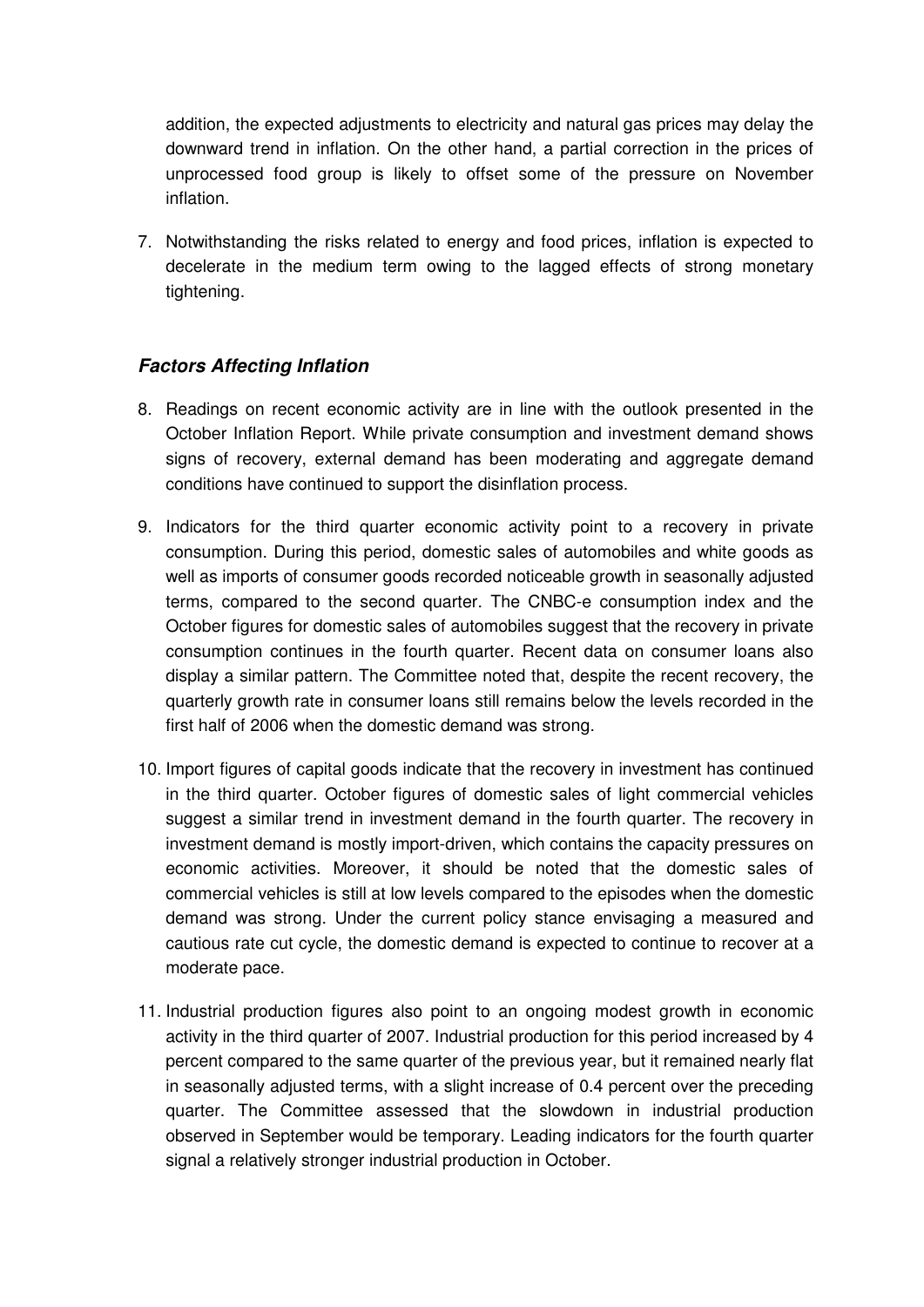- 12. External demand and productivity gains continue to support exports. On the other hand, the recovery in domestic demand and the relative price effect raised the demand for imported goods, reducing the contribution of net exports to GDP. In fact, the quarter-on-quarter growth in import surpassed that of exports in real terms in 2007 Q3. Therefore, the contribution of net foreign demand to GDP growth is likely to be negative in the second half of 2007.
- 13. Turning to cost pressures on inflation, crude oil prices have been on the rise since August. In addition, agricultural commodity prices have continued to follow an upward trend due to drought-related supply shortfalls and increased demand for agricultural products in bio-fuel production. However, strong New Turkish Lira has partially offset the adverse effects of rising commodity prices on domestic inflation.
- 14. Unit labor costs declined in the first half of the year thanks to ongoing productivity gains in the manufacturing industry, albeit at a slower rate. Recent increases in industrial production as well as current trends in employment and wages suggest that unit labor costs maintained their downward trend in the third quarter.

## *Monetary Policy and Risks*

- 15. In light of these assessments, the Committee maintained the policy stance in the October Inflation Report, assessing that the risks against attaining the inflation target in the medium run are balanced under a measured and cautious rate cut cycle. It should be underlined that the current level of short-term interest rates remains restrictive even after the recent rate cuts. As a matter of fact, inflation in durable goods and services—CPI sub items sensitive to monetary policy stance—display a benign course. The Committee underscored the need for close monitoring of services inflation in assessing the medium term outlook, as it represents the nontradable component of inflation that is more sensitive to demand and less sensitive to exchange rates.
- 16. The timing and extent of further easing will depend on incoming information regarding global liquidity conditions, external demand, public expenditures and other determinants of the medium term inflation outlook. There are both upside and downside risks to the medium term outlook:
- 17. Market interest rates came down significantly in the past couple of months, partly owing to the increased accommodation in monetary policy. However, ongoing uncertainty in mature credit markets limits the impact of monetary easing on domestic demand. Yet, the lagged impact of recent rate cuts on credit and consumption growth remains to be seen. On the other hand, the possibility of a sharper-than-expected slowdown in global growth poses a downside risk on aggregate demand. The Committee thus underlined that both domestic and external demand conditions should be monitored closely.